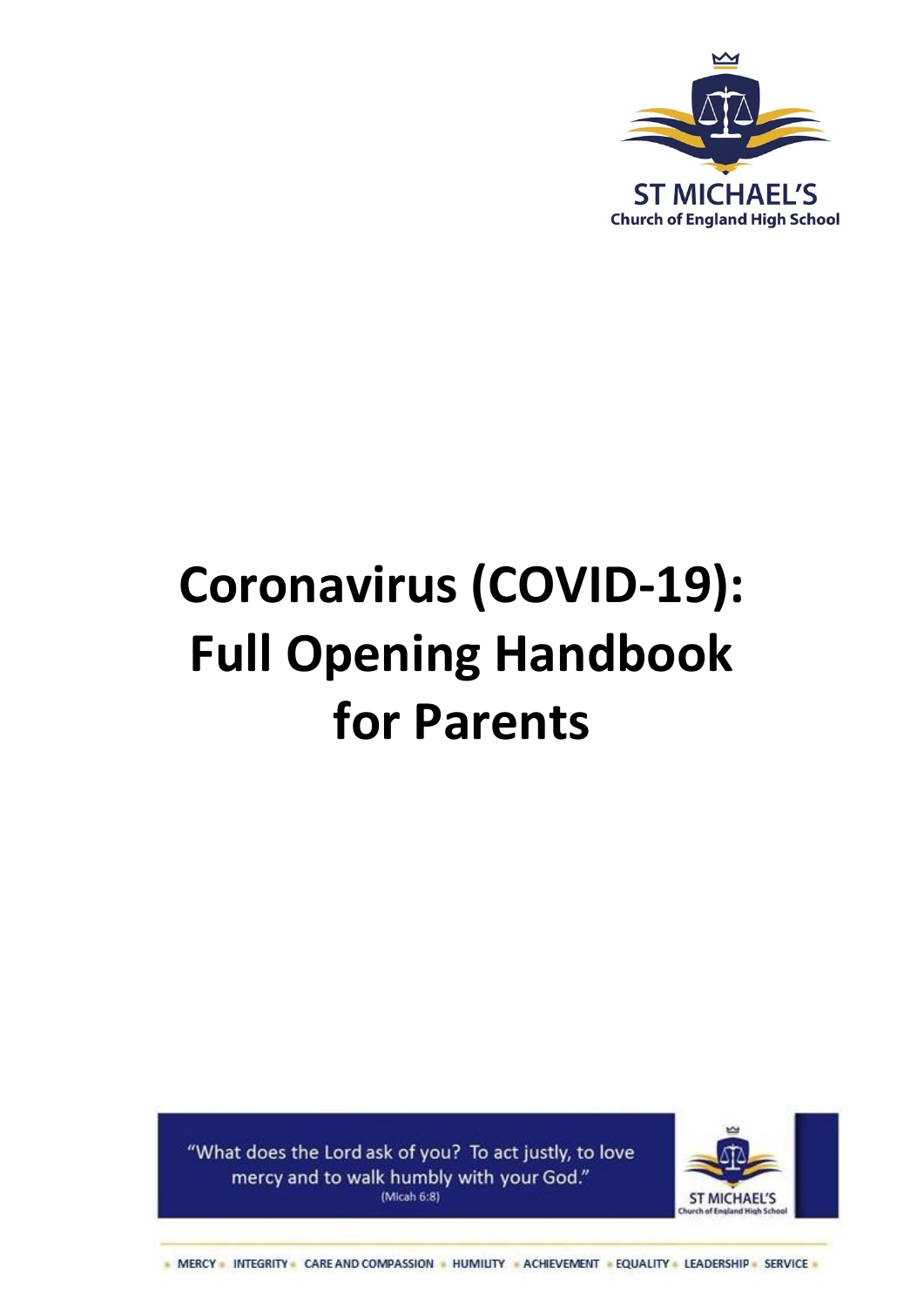# **Contents:**

[The purpose of this handbook](#page-1-0)

[Useful contacts](#page-2-0)

- 1. [Opening the school to all](#page-4-0) pupils
- 2. Protecting [clinically vulnerable individuals](#page-4-1)
- 3. [Attendance](#page-4-2)
- 4. [Social distancing](#page-5-0)
- 5. [Infection control](#page-6-0)
- 6. Procedure if a pupil becomes unwell on site
- 7. Access to testing
- 8. [Uniform](#page-9-0)
- 9. [Food arrangements](#page-9-1)
- 10. [Transport](#page-9-2)
- 11. [The curriculum](#page-10-0)
- 12. [Remote learning](#page-10-1)
- 13. [Behaviour expectations](#page-11-0)
- 14. [Safeguarding](#page-11-1)
- 15. [SEND support](#page-11-2)
- 16. [Wellbeing](#page-11-3)
- 17. [Visitors on site](#page-12-0)
- 18. Before- [and after-school care](#page-12-1)
- 19. [School trips](#page-12-2)
- 20. [Important documents](#page-12-3)
- 21. [What can you do to help?](#page-13-0)
- 22. [Reporting concerns](#page-13-1)
- 23. [Changes to procedures following reopening](#page-13-2)
- <span id="page-1-0"></span>24. Changes to procedures following reopening in March 2021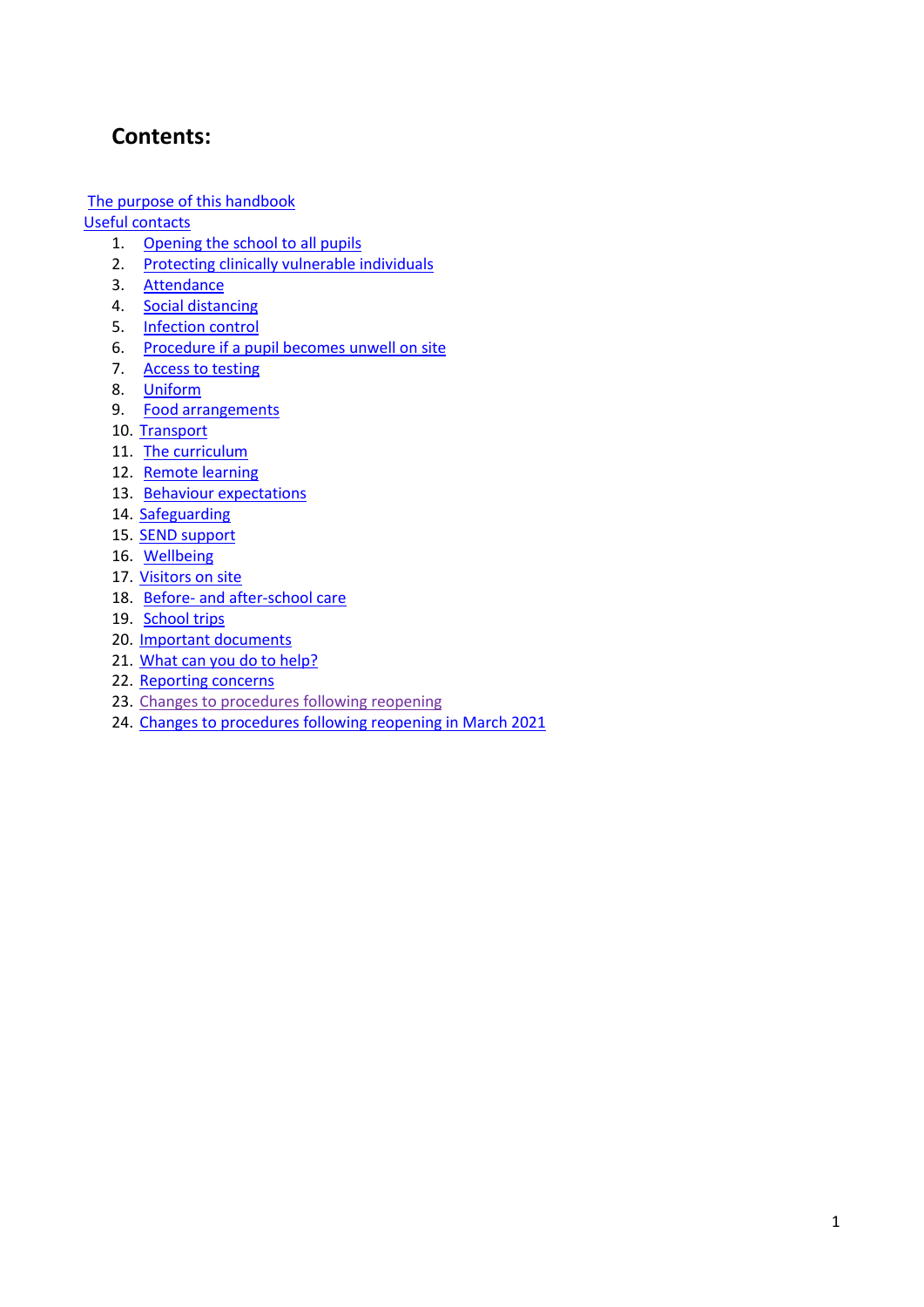# **The purpose of this handbook**

Firstly, we would like to thank you for your support and understanding during the coronavirus (COVID-19) pandemic. We are now in a position where we are able to open the school to all of our pupils, in line with government advice.

This handbook has been created to provide you with details of the measures that are being put in place to ensure the safety of our school community as we fully open. The handbook aims to answer your questions and bring you up-to-speed with the various changes that have been implemented. We hope that the information within this handbook will reassure you that St Michael's Church of England High School has taken all the necessary precautions in preparing to welcome all pupils back to school.

# <span id="page-2-0"></span>**Useful contacts**

We advise that you save these contact details in your phone, so they can be easily accessed should you need them.

| <b>Name</b>      | <b>Role</b>                                                                  | <b>Contact number</b> | <b>Email</b>                                     |
|------------------|------------------------------------------------------------------------------|-----------------------|--------------------------------------------------|
| Mrs J Gray       | Headteacher                                                                  | 0121 561 6881         | headteacher@st-<br>michaels.sandwell.sch.uk      |
| Mrs C Hill       | <b>DSL</b>                                                                   | 0121 561 6881         | Carolyn.hill2@st-<br>michaels.sandwell.sch.uk    |
| Mrs S Beardsmore | <b>DSL</b>                                                                   | 0121 561 6881         | sarah.beardsmore@st-<br>michaels.sandwell.sch.uk |
| Mrs M Graham     | <b>SENCO</b><br>(Year 9 -11)                                                 | 0121 561 6881         | Mailene.graham@st-<br>michaels.sandwell.sch.uk   |
| Miss T Caan      | <b>SENCO</b><br>(Year 7 - 8)                                                 | 0121 561 6881         | tabbazim.caan@st-<br>michaels.sandwell.sch.uk    |
| Mrs W Hill       | Behaviour & Head of<br>Year Manager                                          | 0121 561 6881         | Wendy.hill@st-<br>michaels.sandwell.sch.uk       |
| Ms C Gardner     | Head of Year 7                                                               | 0121 561 6881         | claire.gardner@st-<br>michaels.sandwell.sch.uk   |
| Mrs J Preston    | Assistant Head of<br>Year 7, Behaviour &<br>Refocus                          | 0121 561 6881         | jenna.preston@st-<br>michaels.sandwell.sch.uk    |
| Mr L Mole        | Head of Year 8                                                               | 0121 561 6881         | Lee.mole@st-<br>michaels.sandwell.sch.uk         |
| Mr A Turner      | Assistant Head of<br>Year 8, Social<br><b>Emotional Mental</b><br>Health     | 0121 561 6881         | andrew.turner@st-<br>michaels.sandwell.sch.uk    |
| Ms K Mycock      | Head of Year 9                                                               | 0121 561 6881         | Katie.Mycock@st-<br>michaels.sandwell.sch.uk     |
| Ms H Thompson    | <b>Assistant Head of Year</b><br>9, Social Emotional<br><b>Mental Health</b> | 0121 561 6881         | hollie.thompson@st-<br>michaels.sandwell.sch.uk  |
| Mr S Dix         | Head of Year 10                                                              | 0121 561 6881         | stuart.dix@st-<br>michaels.sandwell.sch.uk       |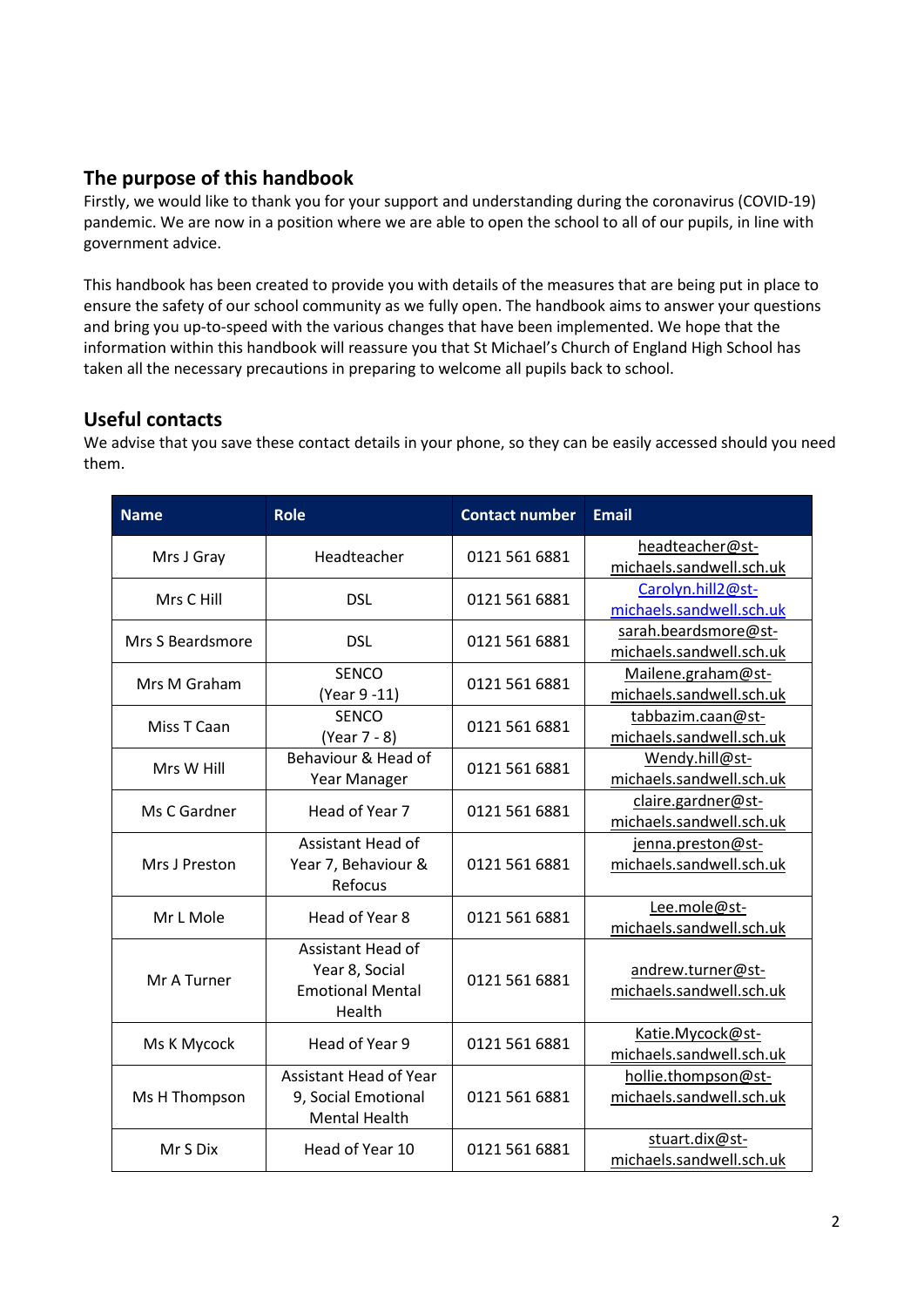| <b>Name</b>      | <b>Role</b>                          | <b>Contact number</b> | <b>Email</b>                                 |
|------------------|--------------------------------------|-----------------------|----------------------------------------------|
| Ms K Fellows     | Assistant Head of<br>Years 10 and 11 | 0121 561 6881         | katy.fellows@st-<br>michaels.sandwell.sch.uk |
|                  |                                      |                       | jordan.graham1@st-                           |
| Mr Jordan Graham | Head of Year 11                      | 0121 561 6881         | michaels.sandwell.sch.uk                     |
| Ms K Fellows     | Assistant Head of                    | 0121 561 6881         | katy.fellows@st-                             |
|                  | Years 10 and 11                      |                       | michaels.sandwell.sch.uk                     |
| Mrs J Mills      | <b>Vulnerable Students</b>           | 0121 561 6881         | jill.mills@st-                               |
|                  | Coordinator                          |                       | michaels.sandwell.sch.uk                     |
| Ms R Hodgetts    | Family Liaison Officer               | 0121 561 6881         | rhonda.hodgetts@st-                          |
|                  |                                      |                       | michaels.sandwell.sch.uk                     |

We welcome any questions and will do our best to address any of your concerns. Our school office is open from 8:00 am until 4:00 pm and can be contacted vi[a contact.staff@st-michaels.sandwell.sch.uk](mailto:contact.staff@st-michaels.sandwell.sch.uk) or 0121 561 6881. Please do not attend the school office in person unless absolutely necessary.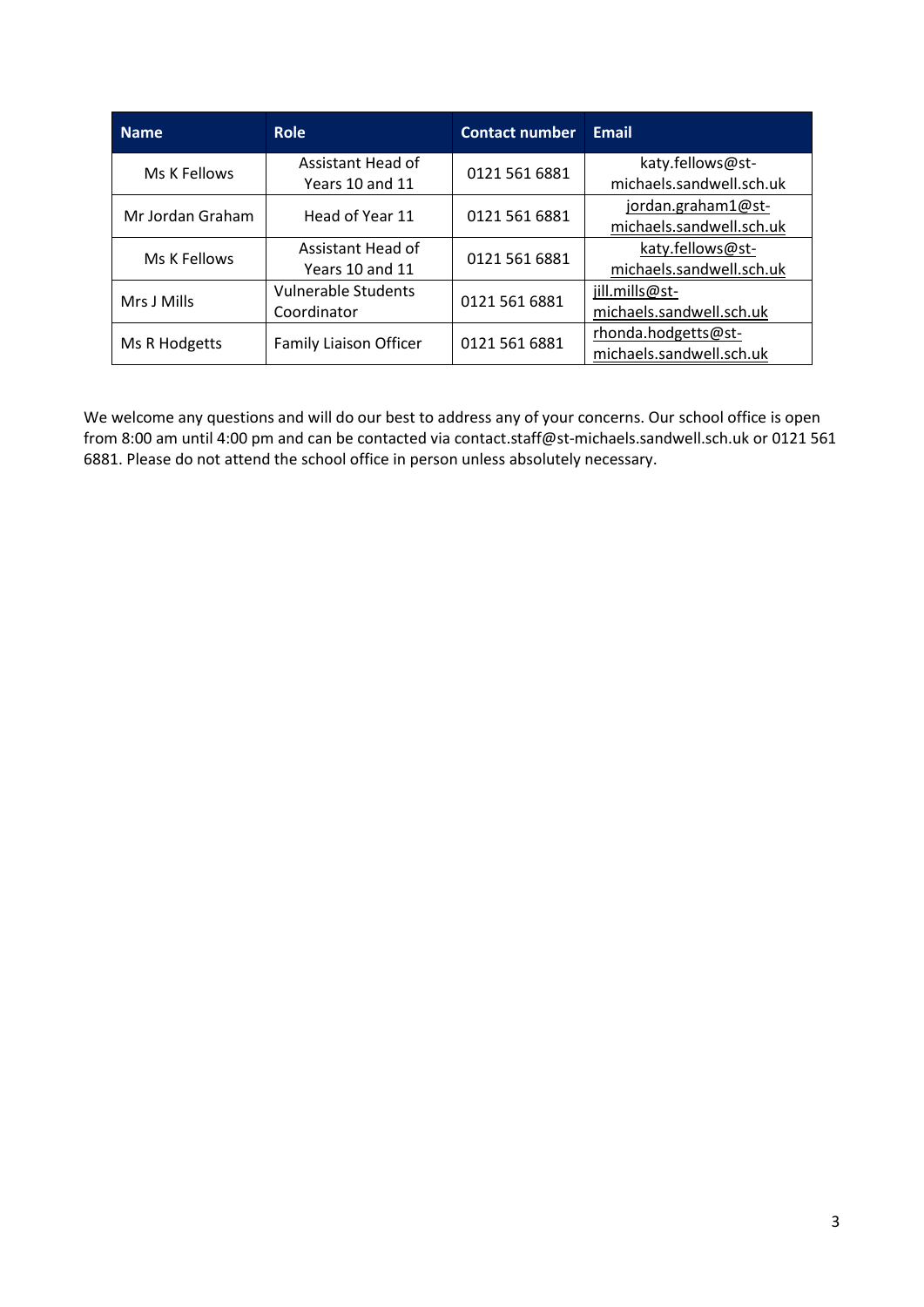# <span id="page-4-1"></span><span id="page-4-0"></span>**1. Opening the school to all pupils**

In line with the government's direction, and following a robust risk assessment process, we have decided to begin to welcome back all pupils from 2<sup>nd</sup> September 2020.

The government relaxed its shielding guidelines from 1 August. If your child is classed as clinically extremely vulnerable, and has previously been advised to shield, you can now allow them to return to school.

We will resume our usual opening days and times: Monday to Friday from 8:00 am until 4:00 pm.

Please contact the school office as soon as possible if you have any queries regarding your child's attendance.

#### **Risk assessment**

The school has conducted a thorough risk assessment to mitigate the risks of opening fully during the coronavirus pandemic. Our risk assessment covers various aspects of the school premises, cleaning, staff availability, infection control and social distancing protocols, mental health and wellbeing, access to learning, and fire safety.

The risk assessment is a live document and will be updated as required. A copy of this risk assessment is available on the school website.

## **2. Protecting clinically vulnerable individuals**

If your child is considered clinically vulnerable, clinically extremely vulnerable, was previously 'shielding', or lives with somebody who was shielding, they are now able to return to school.

If your child is considered clinically vulnerable or clinically extremely vulnerable, you may wish to contact your child's GP to discuss whether additional safety measures need to be put in place to ensure it is safe for them to attend school.

If, after speaking with their GP, you decide that your child will need additional safety measures in place to attend school safely, please contact the Headteacher via [headteacher@st](mailto:headteacher@st-michaels.sandwell.sch.uk)[michaels.sandwell.sch.uk](mailto:headteacher@st-michaels.sandwell.sch.uk) to discuss these arrangements.

## <span id="page-4-2"></span>**3. Attendance**

Attendance for pupils coming into school will be recorded as normal. We understand that you may be concerned about your child returning to school at this time, but please be assured that the school will do its utmost to keep your child safe. Please feel free to contact the school to discuss attendance and the safety measures in place. The government has announced that penalties for non-attendance will resume, and the school will follow up absences in line with the Attendance Policy.

If, at any time, your child cannot attend school due to the necessity to self-isolate, whether this is because they are ill themselves or have been in close contact with someone who is, please let the school know as soon as possible on 0121 561 6881. You will not be penalised if your child cannot attend due to following clinical or public health advice to stay at home.

The school will continue to notify social workers where children with a social worker do not attend school when they are expected to.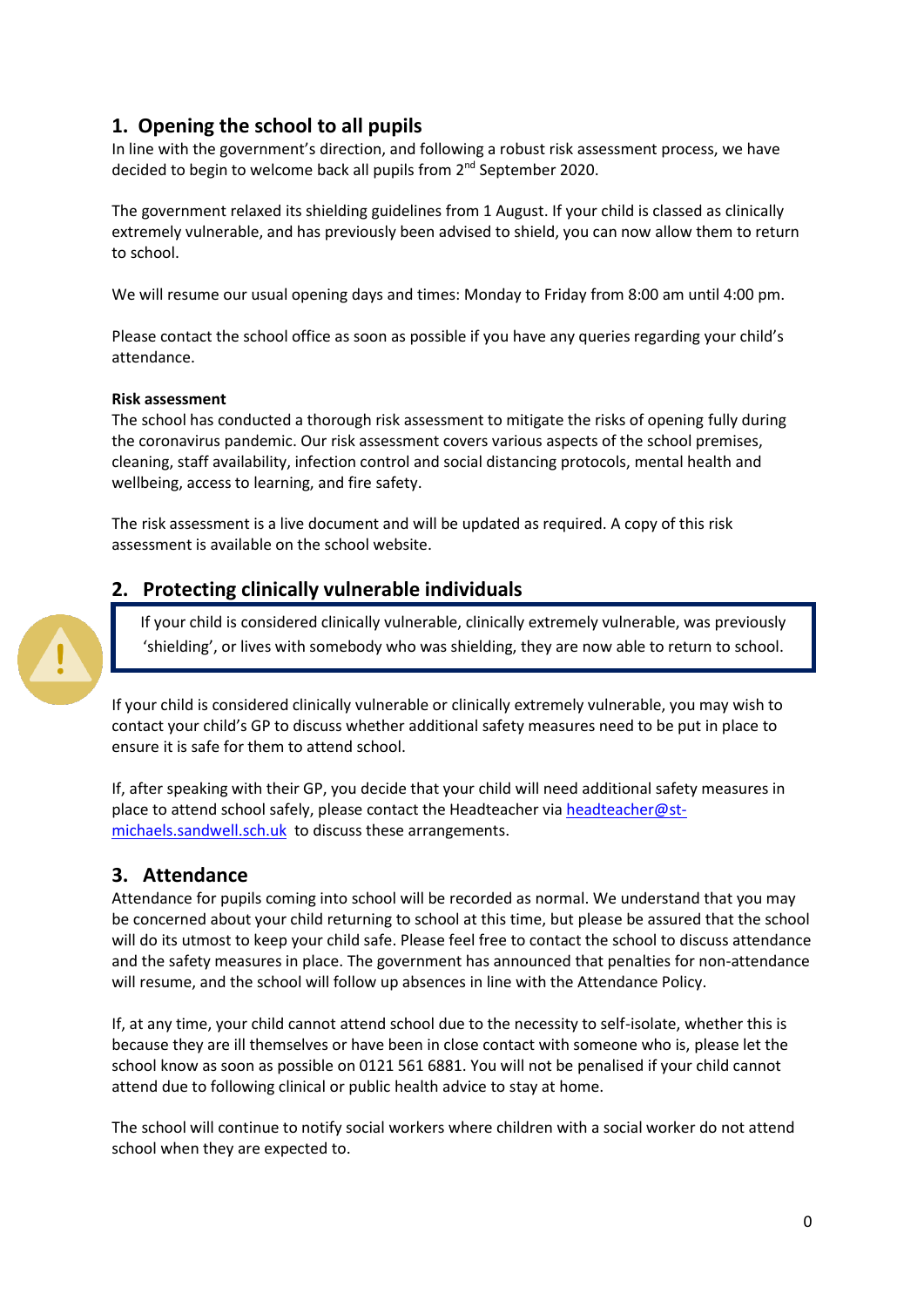If your child does not attend when they are expected to and the school has not been notified, you will be contacted to find out why, in line with the school's safeguarding procedures. We are contacting parents to confirm that the emergency contact details we have on record are correct and to ask for any additional emergency contact numbers where they are available.

# <span id="page-5-0"></span>**4. Social distancing**

To reduce the risk of transmitting the coronavirus in our school, social distancing measures will be implemented. We expect pupils to follow these rules; however, we understand that some pupils may be unable to fully understand social distancing principles, e.g. because of their needs. Staff will work with all pupils to ensure their safety and positively reinforce good social distancing behaviour.

#### **Group arrangements**

To maximise the effectiveness of social distancing with all staff and pupils attending school, we have made the decision to put pupils in year group bubbles. Social distancing is maintained within bubbles as much as possible.

- Class sizes will be back to the usual amount of no more than **30** pupils
- Individuals within a bubble will not be permitted to mix with members of another bubble
- Each bubble will have its own classrooms, learning areas and designated outdoor areas for break times and PE lessons
- Members of staff will minimise their close contact with pupils and other staff; however, staff will be able to move between bubbles in order to deliver the full curriculum
- Desks and chairs in classrooms will be front-facing and placed as far apart as possible
- Frequently-used equipment, e.g. pens, will be provided or brought from home so that all staff and pupils have their own – sharing frequently-used equipment will not be permitted
- Classroom resources, e.g. books, can be shared within bubbles, but should be cleaned frequently, e.g. at the end of each day
- Communal resources, e.g. sports equipment, can be shared between bubbles if they can be thoroughly cleaned between uses
- Pick-up and drop-off times will be staggered and determined by your child's allocated bubble
- Lunchtimes and break times will be staggered and will vary per bubble
- Pupils will be kept within their bubbles when moving around the school, except to use the toilet.

We acknowledge that we will face some limitations to the practicality of these arrangements in certain circumstances and will work with all pupils to help remind them of the importance of staying within their bubbles. If you are concerned about any of the arrangements listed above, please contact the school as soon as possible to discuss any alternative arrangements.

#### **Start and finish times**

Pupils' start and finish times will be staggered in order for us to adhere to social distancing guidelines as much as possible. We recommend that pupils are dropped off or picked up by only one accompanying adult.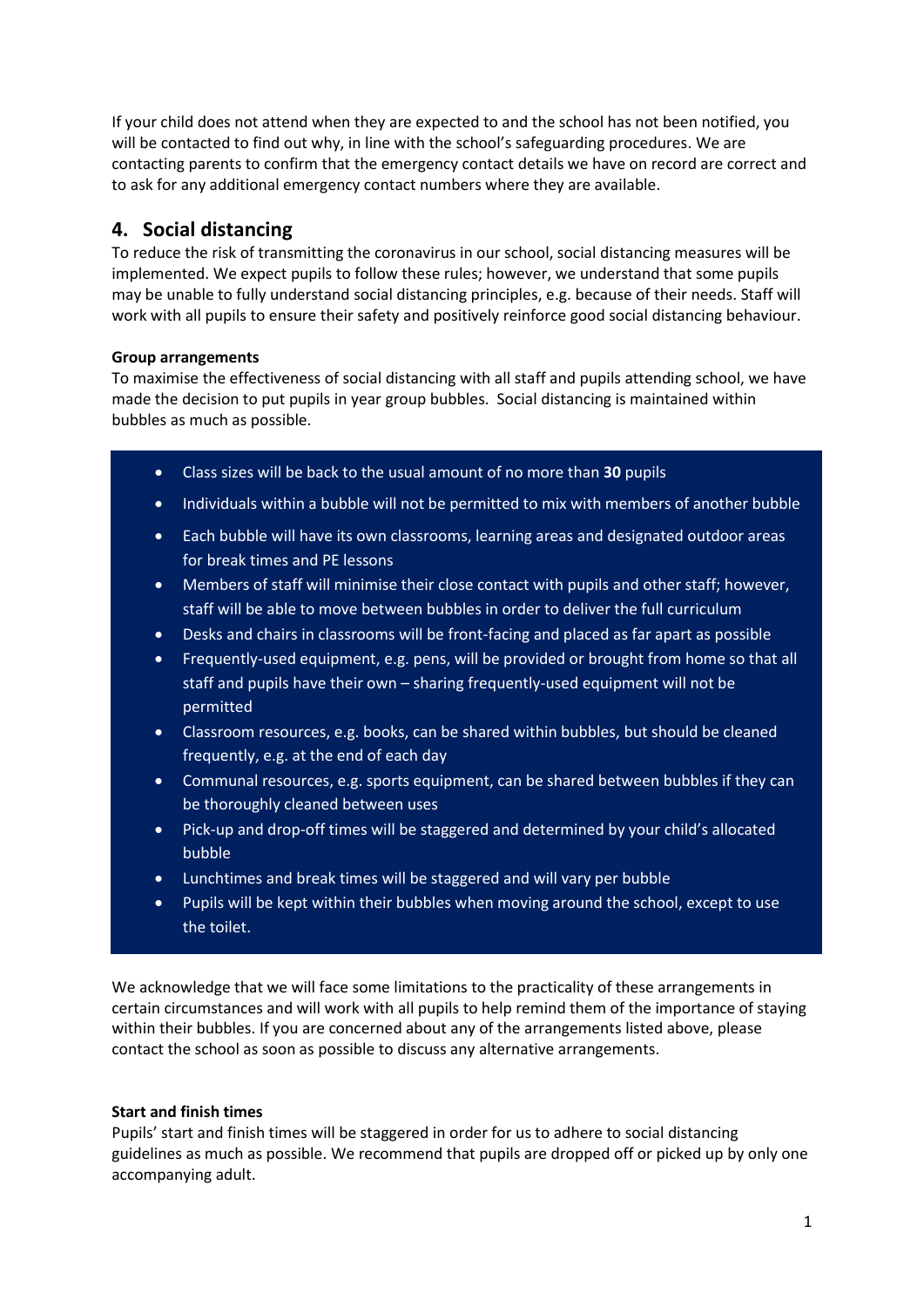We kindly ask that parents do not enter the school building or gather in groups on or outside of the school premises.

The tables below outline pupils' start and finish times and where you should drop off or pick up your child, where relevant. Please note that times may differ for any before- and after-school clubs – further clarification is provided later in the [Before and after-school care](#page-12-1) section of this handbook.

The first week ONLY will incorporate a phased return of year groups with staggered start and finish times. This will enable us to explain the stringent health and safety precautions we have introduced.

The table below indicates the day(s) and time(s) your child will be in school for the first week only.

| Year group | <b>Entrance</b> | Weds 2/9/2020 | Thurs 3/9/2020 | Fri 4/9/2020 | <b>Leaving Time</b> |
|------------|-----------------|---------------|----------------|--------------|---------------------|
| Year 7     | A Block         | 8.30          | 8.30           | 10.30        | 3.00                |
| Year 8     | <b>B</b> Block  |               |                | 8.35         | 3.05                |
| Year 9     | A Block         |               |                | 8.50         | 3.10                |
| Year 10    | <b>B</b> Block  |               | 8.40           | 10.35        | 3.15                |
| Year 11    | C Block         | 8.50          | 8.50           | 10.40        | 3.20                |

The following week, students will then follow the timetable below until social distancing restrictions are lifted by the Government:

| Year group        | <b>Entrance</b> | Arrive for start of<br>lesson | Leave |
|-------------------|-----------------|-------------------------------|-------|
| Year <sub>7</sub> | A Block         | 8.30                          | 3.00  |
| Year <sub>8</sub> | <b>B</b> Block  | 8.35                          | 3.05  |
| Year 9            | A Block         | 8.40                          | 3.10  |
| Year 10           | <b>B</b> Block  | 8.45                          | 3.15  |
| Year 11           | C Block         | 8.50                          | 4.00  |

#### **Moving around the school**

Movement around the school will be restricted in most circumstances, to minimise the risk of bubbles mixing or coming into contact with one another. When moving around the school, pupils will be expected to remain within their bubbles. Toilets will be designated for each bubble within their zoned area.

The school has put in place a one-way system to further reduce the risk of contact between those in different bubbles.

#### <span id="page-6-0"></span>**5. Infection control**

Combined with social distancing, strict infection control measures are an important aspect of keeping all staff and pupils safe and healthy in school. This means that we will be enforcing new rules to ensure that good hand and respiratory hygiene is consistently maintained.

We expect pupils to follow these rules; however, we understand that some pupils may be unable to fully understand infection control principles, e.g. if they have difficulties with comprehension due to their needs. Staff will work with all pupils to ensure their safety and positively reinforce good infection control behaviour where necessary.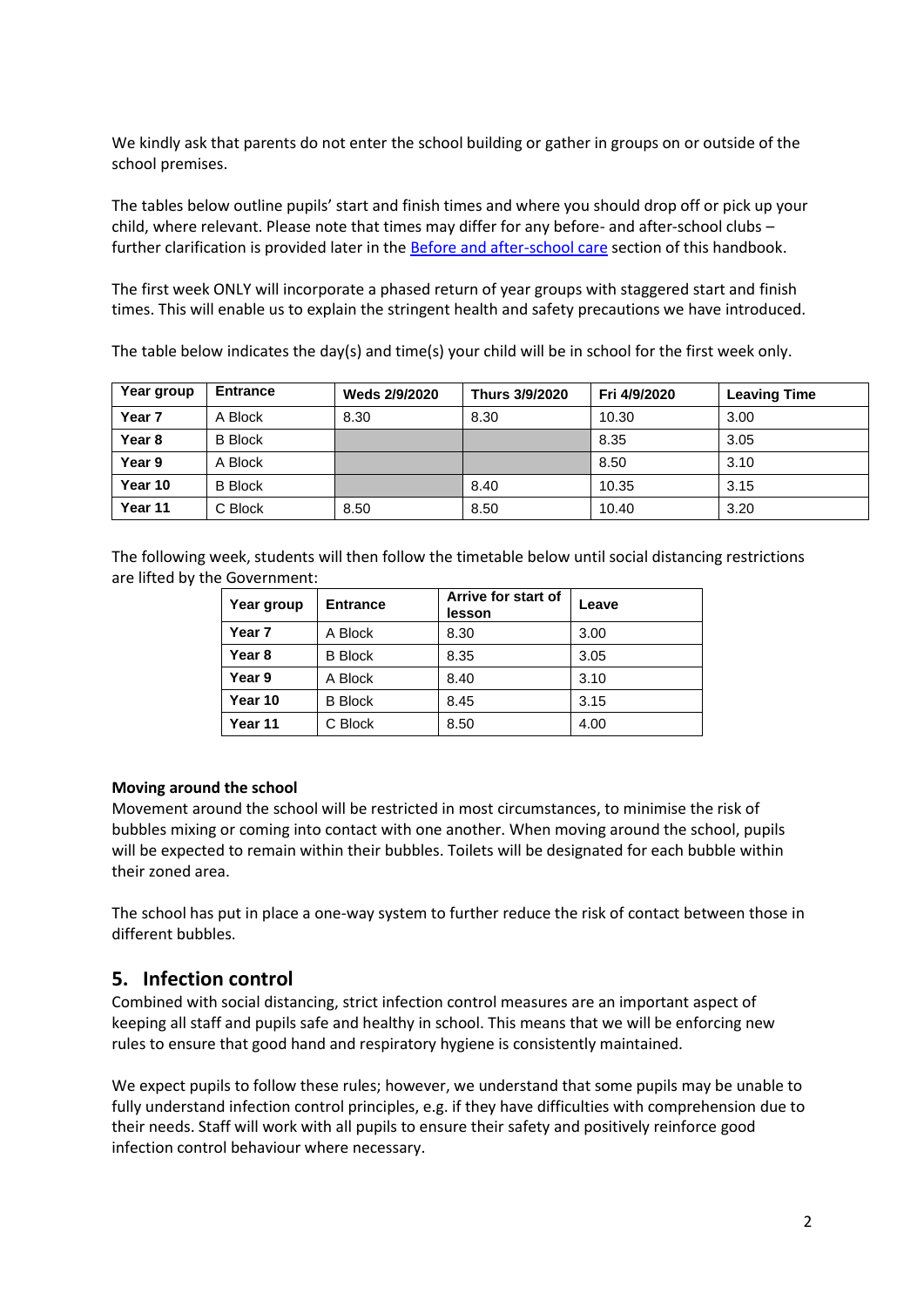#### Here are some of the key measures that pupils will need to follow:

- Pupils will be instructed to wash their hands at various points throughout the day, including upon entering school, when they change rooms, before and after eating, before and after break times, after using the toilet, and after coughing or sneezing
- Pupils will wash their hands for at least 20 seconds using soap and water or alcohol-based hand sanitiser – younger pupils and pupils with complex needs will be supervised when doing this
- The school will enforce the 'catch it, kill it, bin it' approach to containing coughs and sneezes
- Pupils who show symptoms associated with coronavirus will sent home to self-isolate for at least 10 days.

We are also carrying out additional cleaning. Classrooms and learning areas will be cleaned during breaktimes and at the end of each day, and frequently touched surfaces will be cleaned and disinfected regularly throughout the day. Communal areas, such as the Sports' Hall, will be cleaned between uses by different bubbles.

Staff will also be required to follow stringent infection control measures. Full details of the infection control measures in place can be found in the Infection Control Policy.

#### **Personal protective equipment (PPE)**

The government has recommended that staff and pupils **do not need** to use PPE in school; however, staff will use PPE if a pupil shows symptoms of coronavirus and a distance of two metres cannot be maintained. They may also wear PPE if they are clinically vulnerable or if they need to be closer than 2 meters from a pupil for longer than 15 minutes. Staff will also wear PPE if they would normally wear it to carry out their role, e.g. where a child requires intimate care or is receiving first aid following an accident or injury.

Unless Government guidelines change, any pupils or staff who come into school wearing a face covering will be instructed to safely remove it upon entering the premises.

#### **Bringing items into school**

To minimise the risk of potentially transmitting infections between pupils' households and the school, we ask that pupils do not bring non-essential items from home into school with them – this includes footballs and other similar items. Pupils are able to take items from school, such as books, home with them to aid their education, provided that these items are properly cleaned before and after being in their homes. This equipment can be brought to school:

- Essential medication and medical equipment
- Coats and other essential outdoor wear
- Spectacles and spectacle cases
- Packed lunches Stationery and books
- Mobile phones
- **Bags**

If your child needs to bring an item to school that is not listed above, please contact us as soon as possible to discuss alternative arrangements.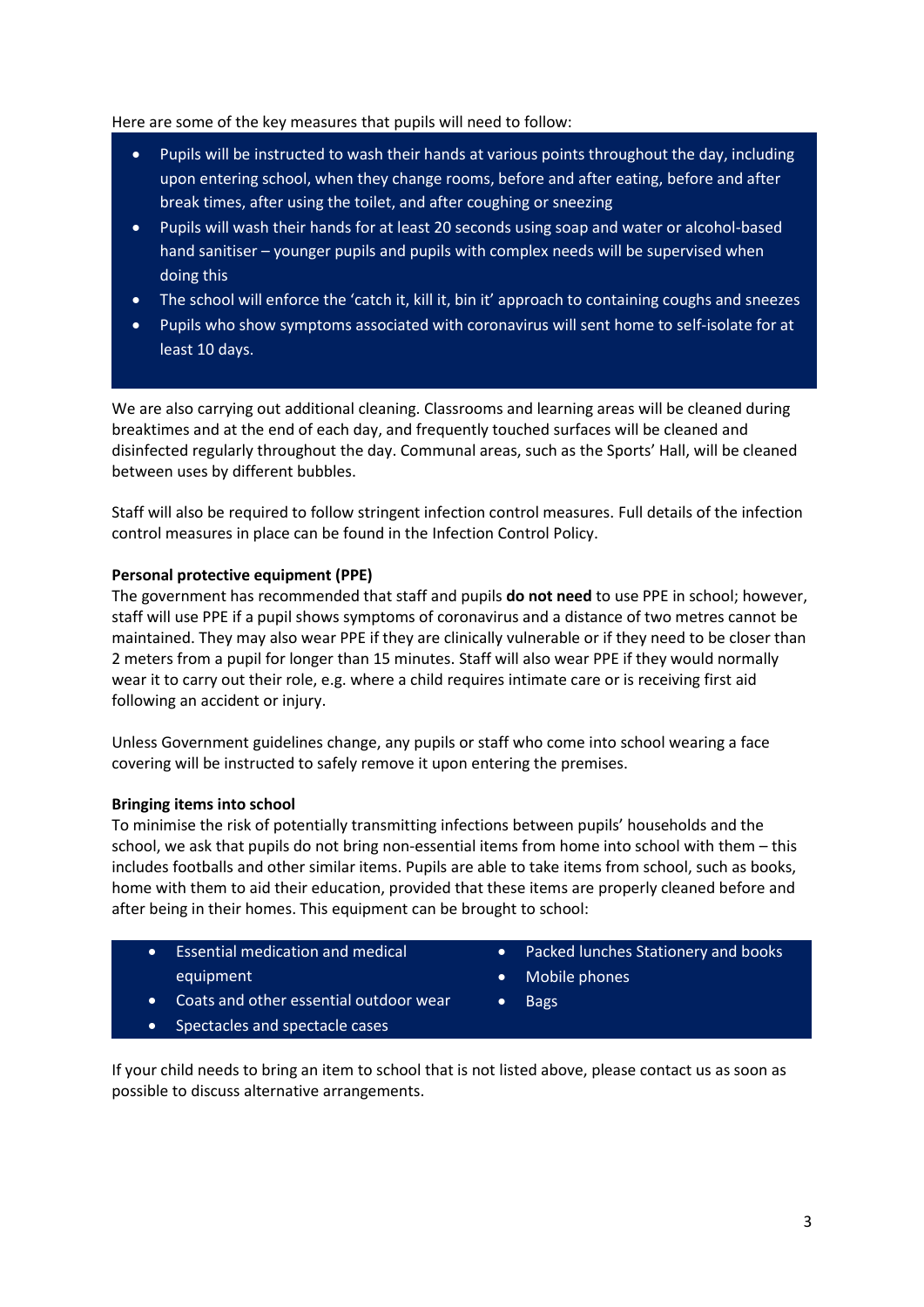# **6. Procedure if a pupil becomes unwell on site**

It is extremely important that all parents and pupils remain vigilant with regard to preventing, identifying and minimising the spread of coronavirus. We ask, therefore, that you **do not send your child to school if they have any of the following symptoms**:

- **A high temperature** this means they feel hot to touch on their chest or back
- **A new, continuous cough** this means coughing a lot for more than an hour, or three or more coughing episodes in 24 hours (if they usually have a cough, it may be worse than usual)

 **A loss of, or change in, their normal sense of smell or taste** – this means they cannot smell or taste anything, or things smell or taste different to normal.

It is also important that you **do not send your child to school** if somebody in your household has recently tested positive for, or has symptoms of, coronavirus.

As a precaution, your child must not come into school for **14 days** after coronavirus has been identified in your household, whether confirmed or unconfirmed.

Please notify the school office via 0121 561 6881 as soon as possible if your child, or somebody in your household, is showing symptoms of coronavirus and your child cannot come into school. You may be advised to have your child tested for coronavirus and to notify the school of the result. See below for information on accessing a test.

If your child becomes unwell at school and shows symptoms of coronavirus, the school will take the following immediate actions:

- Your child will be asked to self-isolate in school using a designated area.
- Your child will be supervised while waiting for collection, where required.
- You will be notified that your child must be picked up as soon as possible.
- You will be encouraged to have your child tested for coronavirus.
- You will be encouraged to engage with the NHS Test and Trace programme.
- Areas your child has occupied will be disinfected as soon as possible.

If your child is sent home from school to self-isolate, they **must not come into school** for at least 10 days.

If an individual in your child's class tests positive for coronavirus, **the school will send the individual's close contacts home** to self-isolate for 14 days. Close contacts include:

- direct close contacts anyone in face-to-face contact with the individual for any length of time, within 1 metre – this includes face-to-face conversation, unprotected (skin-to-skin) physical contact, or being coughed/sneezed on
- proximity contacts anyone in extended close contact with the individual, within 1 to 2 metres for over 15 minutes
- travelling in a small vehicle, e.g. a car, with the individual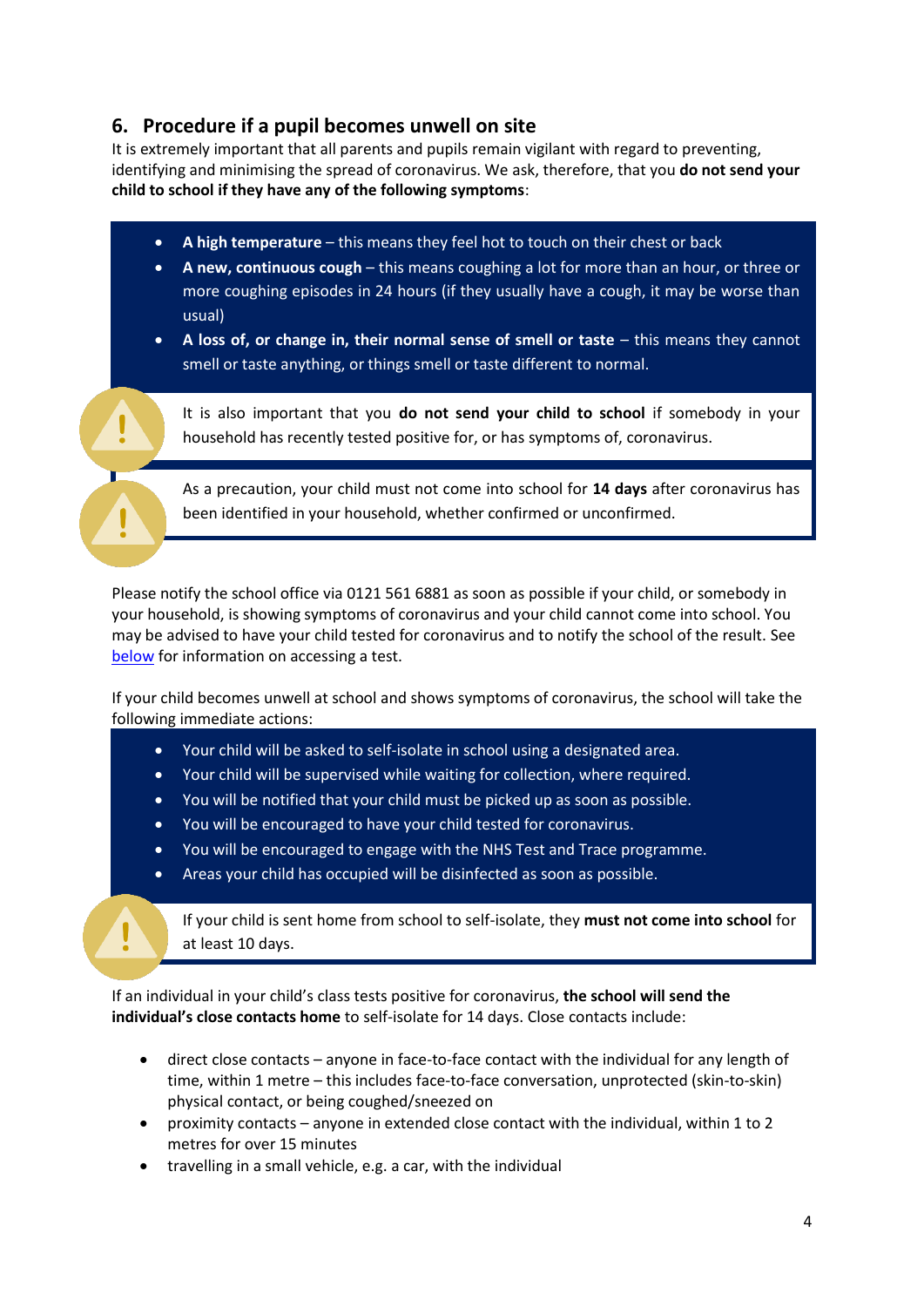We will notify you if this is the case and ask that you up pick your child from school as soon as possible. While pupils are awaiting collection, they will remain in their classroom and be able to access one toilet.

# **7. Access to testing**

All pupils, and members of their households, will be able to access a test if they are displaying symptoms of coronavirus. If your child is displaying symptoms, we would strongly advise that you access a test.

There is information about how you can access a test on the NHS website: [https://www.nhs.uk/conditions/coronavirus-covid-19/testing-and-tracing/.](https://www.nhs.uk/conditions/coronavirus-covid-19/testing-and-tracing/) Where possible, we will provide a home testing kit for you to ensure that your child and other members of your household can easily access a test.

If your child is sent home from school with symptoms and subsequently takes a test, you must inform the school of the results as soon as possible. If the test is negative, your child can return to school when they feel better. If the test is positive, your household will need to continue the selfisolation period. We encourage you to inform the school immediately of test results.

You may also need to engage with the NHS Test and Trace programme, meaning that you need to be ready and willing to:

- book a test if your child or another member of your household displays symptoms
- provide details of anyone your child has been in close contact with if they were to test positive for coronavirus or are asked by NHS Test and Trace
- <span id="page-9-0"></span> allow your child to self-isolate if they have been in close contact with someone who develops coronavirus symptoms or someone who tests positive

## **8. Uniform**

We expect pupils to attend school in full uniform in the autumn term. We will be upholding our School Uniform Policy as normal.

## <span id="page-9-1"></span>**9. Food arrangements**

Arrangements will be put in place to ensure mixing between bubbles is avoided during lunchtime. Pupils who require food at break and lunch will be able to collect this from their break/lunch designated area. This food is only available via a pre ordering system. Pupils who bring a packed lunch will eat their lunch in their designated lunch/break area within the school.

The school will continue to provide free school meals (FSM) for eligible pupils. If you require any further information about the provision of FSM, please contact the school office as soon as possible.

## <span id="page-9-2"></span>**10. Transport**

Pupils should walk or cycle to school or be dropped off by a member of their household where possible. Public transport should be avoided; however, if your child needs to use public transport to get to school, they should avoid peak times, follow guidelines on social distancing and wearing protective clothing, e.g. face masks.

Pupils walking to school with a sibling should ensure they only enter school via the designated entrance and time. If pupils have to wait due to siblings being in another year group, they should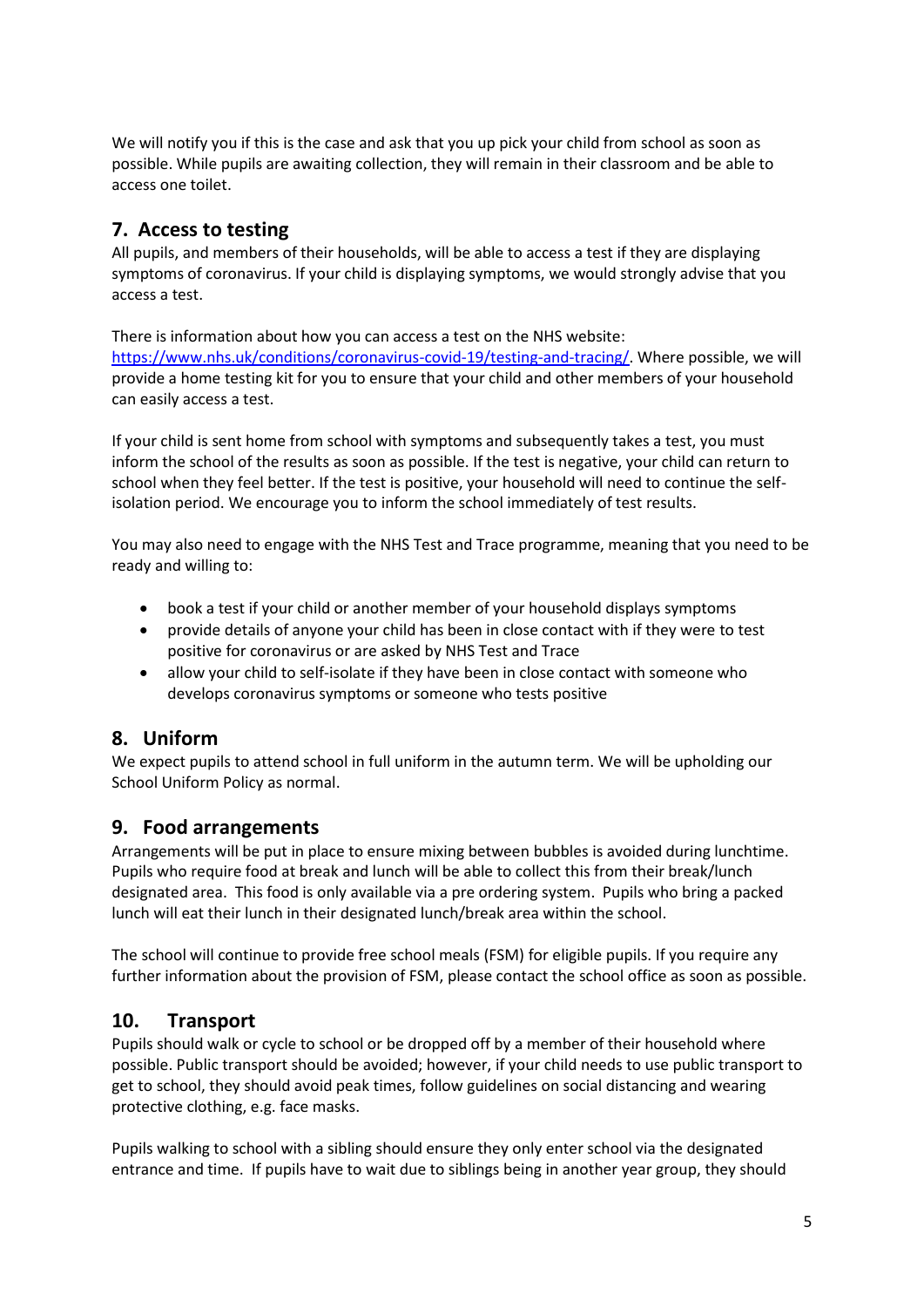wait along the main pathway from reception. If pupils have to wait for siblings to walk home after school, they should wait along the main pathway from reception.

School transport will run on a limited service. Please contact the company that provides your child's transport if you need to discuss school transport arrangements.

#### <span id="page-10-0"></span>**11. The curriculum**

Our focus is to support all pupils' health and wellbeing and to help them transition back into school life successfully.

To provide all pupils the opportunity to excel and engage with learning, the school will ensure the following:

- additional support for pupils who are at risk of falling behind their peers
- continued support for pupils with SEND
- provision and contingency plans for remote education

Lessons will work in a similar way to normal as far as possible; however, more focus will be placed on wellbeing, core subjects and ensuring pupils have a secure understanding of the content covered through remote learning during the lockdown period. An adequate amount of time will be spent ensuring that pupils are up-to-speed on material from the previous term that they may have missed due to partial school closures.

PE lessons will continue to ensure pupils access the exercise they need; however, activities within these lessons will be strictly non-contact and pupils will remain in small, consistent groups with other pupils from their bubble throughout the term.

Parents who are continuing to help educate their children at home will be continually supported by the school. Further information about learning from home is available below.

## <span id="page-10-1"></span>**12. Remote learning**

Although all pupils can now return to school, we must make sure we are prepared to deliver education in any eventuality, including local lockdowns. We also need to have provision in place for pupils to learn remotely if they are sent home to self-isolate. For these reasons, we have created a contingency plan for remote education, should it be required. We understand that each family's circumstances and ability to access to learning material for their children differs, which is why we are committed to doing all we can to help pupils who are learning at home.

The school will continue to provide pupils with access to learning materials remotely via an online learning portal and send emails to you or your child's school email address detailing when tasks are to be completed.

These remote learning arrangements are in place to ensure that all pupils have access to high-quality education while they are at home. These arrangements will help all pupils to learn alongside their peers and prevent them struggling with lesson content when they return to school.

We advise all parents to make every effort to ensure that their child has access to and completes the learning materials provided. We understand that this in itself poses its own unique challenges and, therefore, encourage you to contact your child's teacher via email, or the Head of Year via 0121 561 6881 if you are experiencing any problems.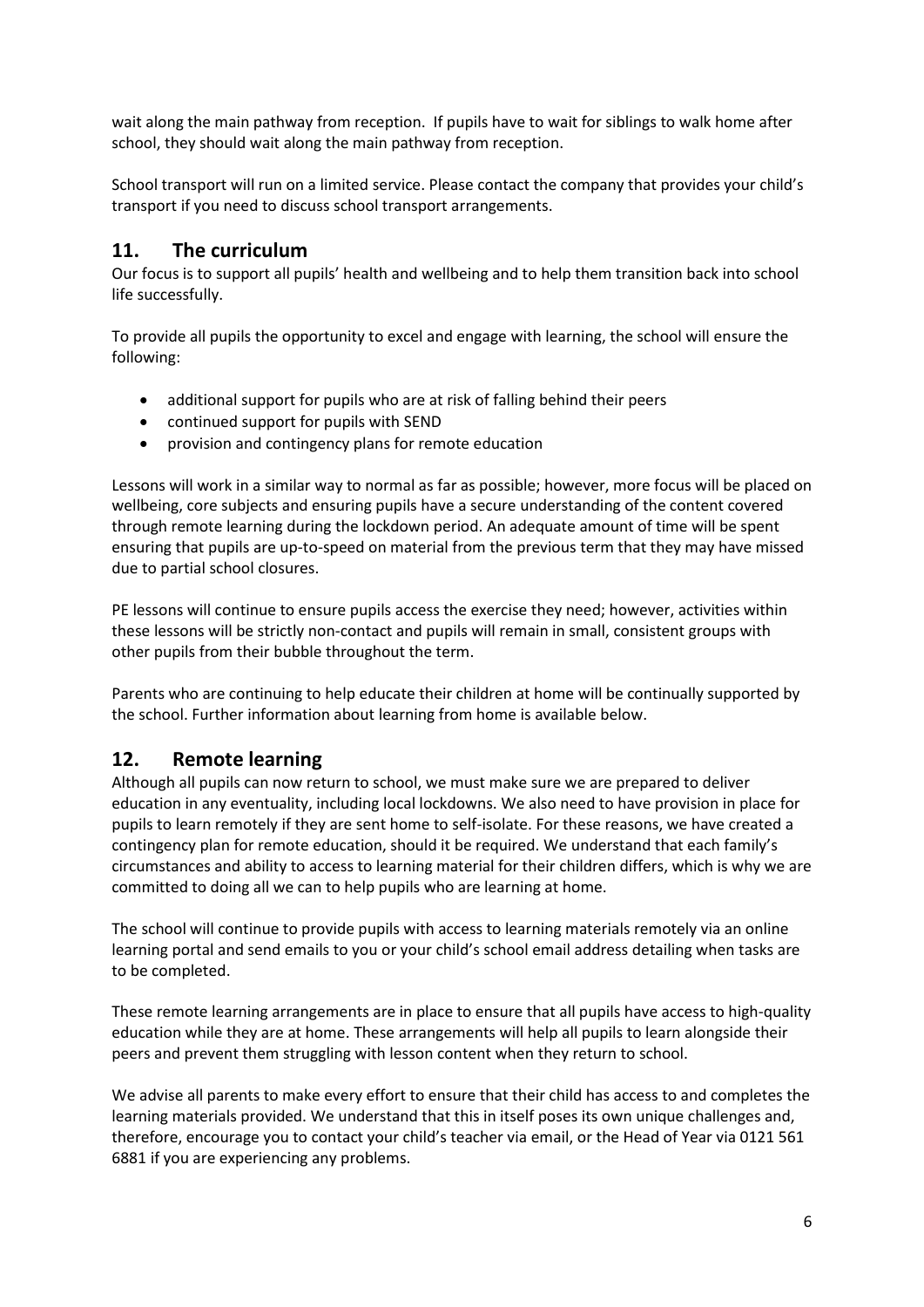## <span id="page-11-0"></span>**13. Behaviour expectations**

To ensure the school remains a safe place, we have made the decision to enforce additional rules with regards to social distancing and infection control. Pupils are expected to follow these rules. These rules include:

- partaking in additional hand washing
- minimising close contact, where possible
- minimising contact with those outside of their bubble, where possible
- not lingering in corridors, stairwells and other communal places
- not spitting, biting, or displaying other behaviours that put others at risk
- putting soiled tissues in a bin
- queuing to use school facilities, where required
- keeping to their classroom seating plan

Pupils who purposefully behave contrarily to these measures and put others at risk will be disciplined in line with our Behaviour Management Policy.

We understand, however, that these measures may be difficult for some pupils to follow, particularly if they experience difficulties with comprehension. The school will, therefore, consider each situation individually and work with pupils to educate them on the importance of social distancing and infection control measures and reward positive behaviour.

## <span id="page-11-1"></span>**14. Safeguarding**

Our Child Protection and Safeguarding Policy was updated at the beginning of the lockdown period to account for a change in provision while the school was partially closed. This policy has been updated again to reflect that we are opening to all pupils. A copy of this policy is available on the school website.

We will need to know if your child has experienced any changes regarding their welfare, health and wellbeing that we need to be aware of as they return to school. We need to know this information so we can put the appropriate support in place for your family. If you need to report any changes, please contact the DSL directly.

# <span id="page-11-2"></span>**15. SEND support**

The SENCO, along with other key members of staff and external agencies, will continue to coordinate support for pupils with SEND. Support for pupils with SEND who are at home will continue to be delivered as it was during the lockdown period. The SENCO will work with parents to identify support needs for pupils with SEND that are now returning to school.

If your child has an EHC plan, we will strive to deliver the provision set out in the plan; however, there may be cases where we need to adapt the provision. If we need to do this, we will speak to you directly.

If you have any questions about the support your child is receiving, please contact the SENCO.

## <span id="page-11-3"></span>**16. Wellbeing**

One of our key priorities as we fully open the school is ensuring pupils are given the wellbeing support they need.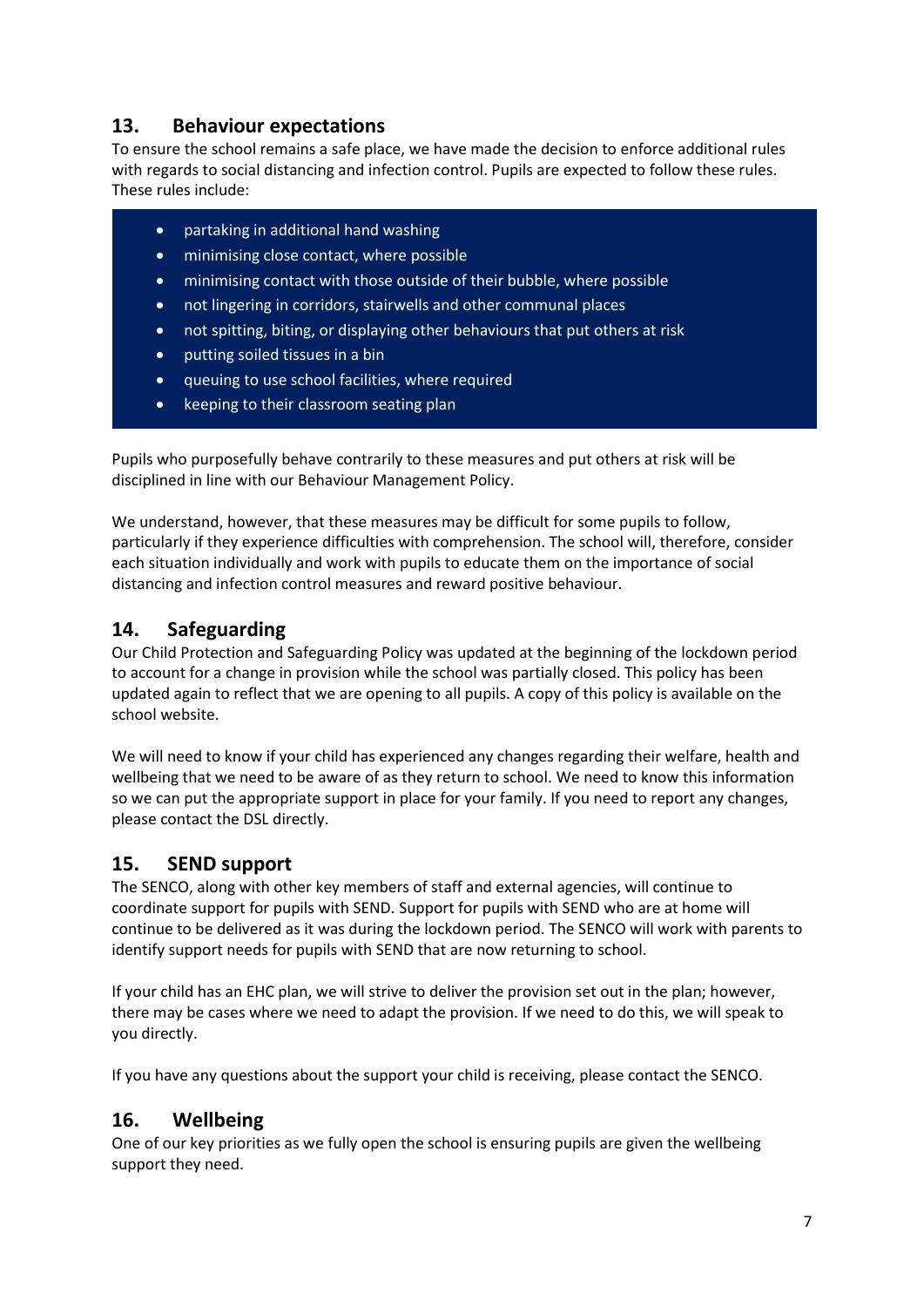Pupils will be able to speak to pastoral staff face-to-face in school to discuss how they are feeling. These staff members will be on hand to support pupils themselves or to direct them to external support that may be required. We will also be distributing pupil surveys to assess how they feel about returning to the school site.

If you are concerned about your child's wellbeing or wish to discuss the support available in school or externally, please contact the Head of Year.

# <span id="page-12-0"></span>**17. Visitors on site**

Visitors will only be allowed into any school buildings where it is absolutely necessary, e.g. for essential building works or to provide essential support to a pupil – this also applies to parents. Parents that need to come into school will need to make an appointment first. Meetings will only be held with parents where absolutely necessary and at a safe distance.

# <span id="page-12-1"></span>**18. Before- and after-school care**

We have determined that it is not safe to restart any before- and after-school clubs at this time. We will review this decision on a regular basis and any changes will be clearly communicated to you.

## <span id="page-12-2"></span>**19. School trips**

The government has advised that school trips abroad do not go ahead until further notice – this may mean that school trips are delayed or cancelled. Overnight trips also cannot go ahead at this time, but non-overnight domestic trips can take place, provided that adequate safety measures can be followed.

If we need to delay a planned school trip due to the coronavirus pandemic, we will inform you of the new date for the school trip and details of any outstanding payments as soon as possible.

If we need to cancel a school trip altogether, we will inform you of this as soon as possible and arrange for all payments, full and partial, to be refunded. The school is not currently planning or arranging any new school trips at this time.

## <span id="page-12-3"></span>**20. Important documents**

A number of school policies and procedures have been created and updated to reflect the provisions that are in place during the coronavirus pandemic, including the following:

- Full Opening Plan
- Social Distancing Appendix to the Health and Safety Policy
- Risk Assessment for Full Opening in September
- Infection Control Policy
- **•** Behaviour Management Policy
- **•** Attendance Policy
- Bereavement Policy
- First Aid Policy
- Complaints Procedures Policy

Most of these documents can be found on the school website; however, if you cannot find what you are looking for, please contact the school office.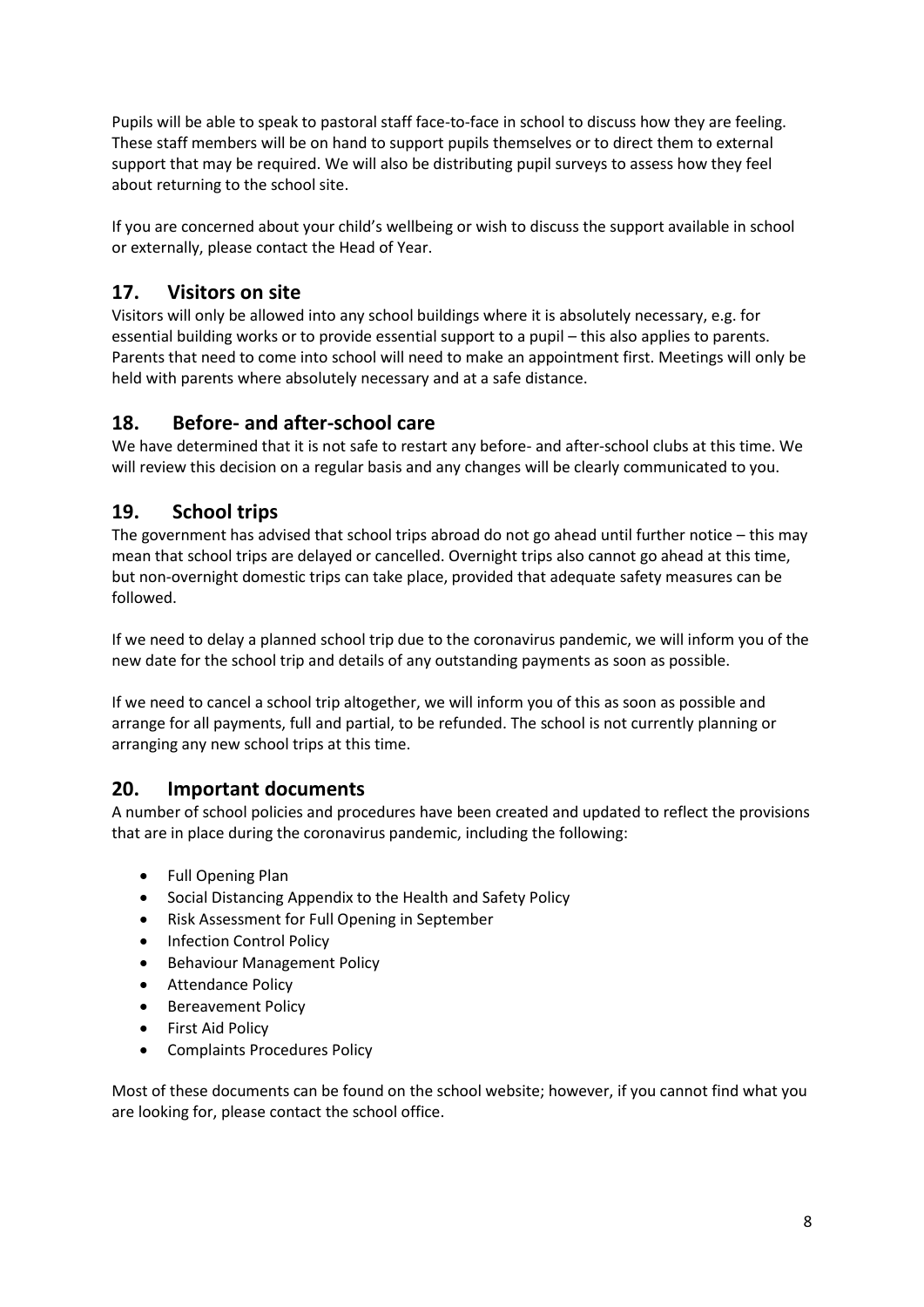# <span id="page-13-0"></span>**21. What can you do to help?**

The support and understanding from our pupils' parents is vital when ensuring the school is a safe and happy environment. Helping your child understand the importance of infection control, good hygiene and social distancing is just one way you can help us minimise the risk of coronavirus transmission.

Here are a few additional actions you can take to help keep everyone safe:

- remain vigilant for the symptoms of coronavirus
- keep your child at home if they develop symptoms
- ensure your child washes their hands before they leave for school and after they return home
- adhere to your child's pick-up and drop-off times
- maintain social distancing on or near the school grounds
- keep pick-ups and drop-offs prompt lingering on the school grounds without good reason is not permitted
- communicate with school staff digitally instead of in person, e.g. via email
- positively reinforce good social distancing and infection control behaviours and be a role model to all pupils

#### <span id="page-13-1"></span>**22. Reporting concerns**

In line with government advice, our school is not currently handling new or existing complaints in line with our Complaints Procedures Policy. We remain, however, committed to maintaining open channels of communication with all parents.

Please raise any concerns in the first instance with your child's Head of Year – contact details for staff are included in this document. The staff member will work with you to address your concerns and can escalate any concerns to the Headteacher where required.

All concerns will be recorded on My Concern, which will be kept in line with our Records Management Policy.

If your concern relates to the safeguarding of a child, you should contact the Local Authority or, where appropriate, the police as soon as possible.

# <span id="page-13-2"></span>**23. Changes to procedures following reopening**

In light of the changes to government guidance, increases in the self-isolation of pupils in schools in Sandwell and the implementation of a local lockdown, the school has made the following changes to our procedures within school:

- Pupils are required to wear face coverings at all times, including to and from school, unless in classrooms or eating or drinking.
- If your child has a medical condition that means they cannot wear a mask, please let us know as soon as possible so that we can issue them with an exemption lanyard.
- Staff are required to wear face coverings at all times, unless in classrooms/offices or eating or drinking.
- Parents and visitors are required to wear face coverings to enter the building, and for the duration of their visit
- Y7, 8 and 9 will bubble in form groups, including break times and lunchtimes